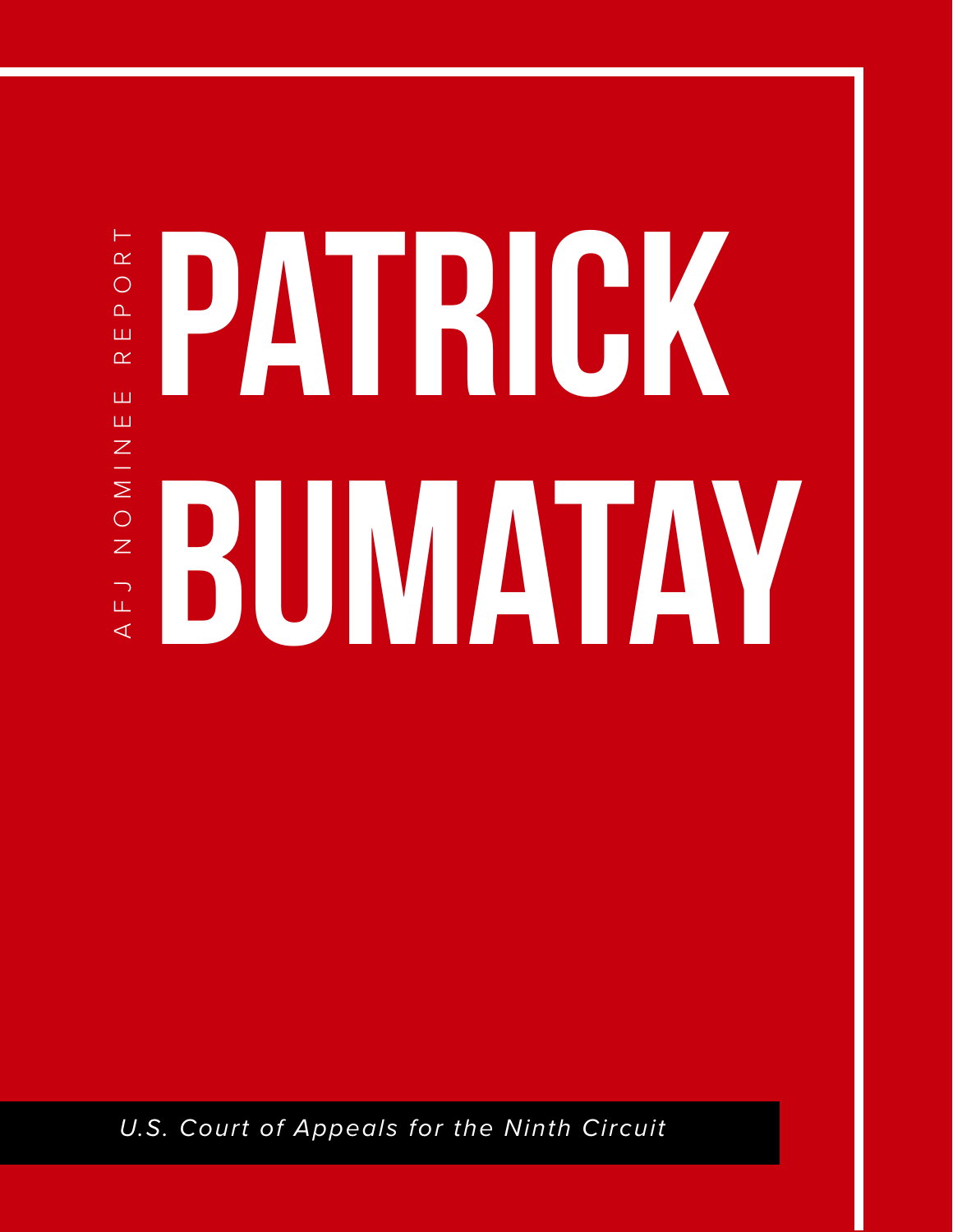## WWW.AFJ.ORG PAGE 1

On October 15, 2019, President Trump nominated Patrick Bumatay to the United States Court of Appeals for the Ninth Circuit, for the seat held by Carlos Bea, who will be taking senior status. He is the first [Filipino-American](https://thehill.com/homenews/senate/462391-trump-reignites-court-fight-with-ninth-circuit-pick) and second [openly](https://www.usatoday.com/story/news/politics/onpolitics/2018/10/17/patrick-bumatay-trump-judicial-nominee/1668092002/)  [gay](https://www.usatoday.com/story/news/politics/onpolitics/2018/10/17/patrick-bumatay-trump-judicial-nominee/1668092002/) person nominated to the federal bench by President Trump.

Bumatay – just 41 years old -- is being nominated over the objections of both of California's senators. In fact, Bumatay has no judicial experience and limited experience as an appellate lawyer, but was nominated because he is a reliable ideologue. He worked as an associate at Morvillo Abramowitz in New York for two years and has worked as a line prosecutor in the U.S. Attorney's Office for the Southern District of California for just five years - where he has only tried eight cases to verdict. He has extremely limited appellate experience; in his words, he has "drafted several appellate briefs." He was not even a member of the U.S. Attorney's Office Appellate Section [until](https://afj.org/wp-content/uploads/2019/10/Patrick-Bumatay-Senate-Questionaire-Update-Letter-OCR.pdf) March 2019, notably five months after President Trump first announced his intent to nominate him to be an appellate judge.

In contrast, his experience advancing the cause of the Republican Party is extensive. Bumatay, a member of the Federalist Society since 2003, worked on the Bush Cheney campaign in both 2000 and 2004. He was President of the Yale College Republicans and Vice President of the Harvard Law School Republicans. After law school and a clerkship with Judge Timothy Tymkovich, he [worked](https://www.nationalreview.com/bench-memos/who-is-patrick-bumatay-2/) at the Justice Department on the confirmations of Chief Justice John Roberts and Samuel Alito and former Attorney General Michael Mukasey. After President Trump became president, he left his role as a line prosecutor and volunteered to be detailed to work beside senior political leadership at the Justice Department. While there, he won an [award](https://www.law.com/nationallawjournal/2019/10/24/barrs-justice-dept-honors-kavanaugh-team-at-private-ceremony/) for his work on Neil Gorsuch's confirmation.

Bumatay's nomination to the Ninth Circuit comes in the wake of President Trump's repeated attacks on the independence of the ninth circuit, and his stated desire to obtain different rulings. The President has said the court is a ["big thorn"](https://www.cnn.com/2018/11/22/politics/trump-chief-justice-john-roberts-judges/index.html) in his side, and has called the court a ["dangerous](https://www.nbcnews.com/politics/supreme-court/rare-rebuke-chief-justice-roberts-slams-trump-comment-about-obama-n939016)  [disgrace,"](https://www.nbcnews.com/politics/supreme-court/rare-rebuke-chief-justice-roberts-slams-trump-comment-about-obama-n939016) a ["complete & total disaster,](https://www.cnn.com/2018/11/22/politics/trump-chief-justice-john-roberts-judges/index.html)" and ["out of control."](https://www.cnn.com/2018/11/22/politics/trump-chief-justice-john-roberts-judges/index.html) He has threatened to ["put in a major complaint"](https://thehill.com/homenews/administration/417728-trump-rails-against-ninth-circuit-court-of-appeals) about the court.

The White House pointedly avoided meaningful consultation with both of Bumatay's home-state senators, Dianne Feinstein and Kamala Harris, who have criticized Bumatay's record. Neither senator has returned her blue slip on his nomination. As Senator Feinstein [wrote](https://www.latimes.com/politics/la-na-pol-9th-circuit-nominees-20181011-story.html) when Bumatay was first nominated, "I repeatedly told the White House I wanted to reach an agreement on a package of 9th Circuit nominees, but last night the White House moved forward without consulting me, picking controversial candidates from its initial list [of potential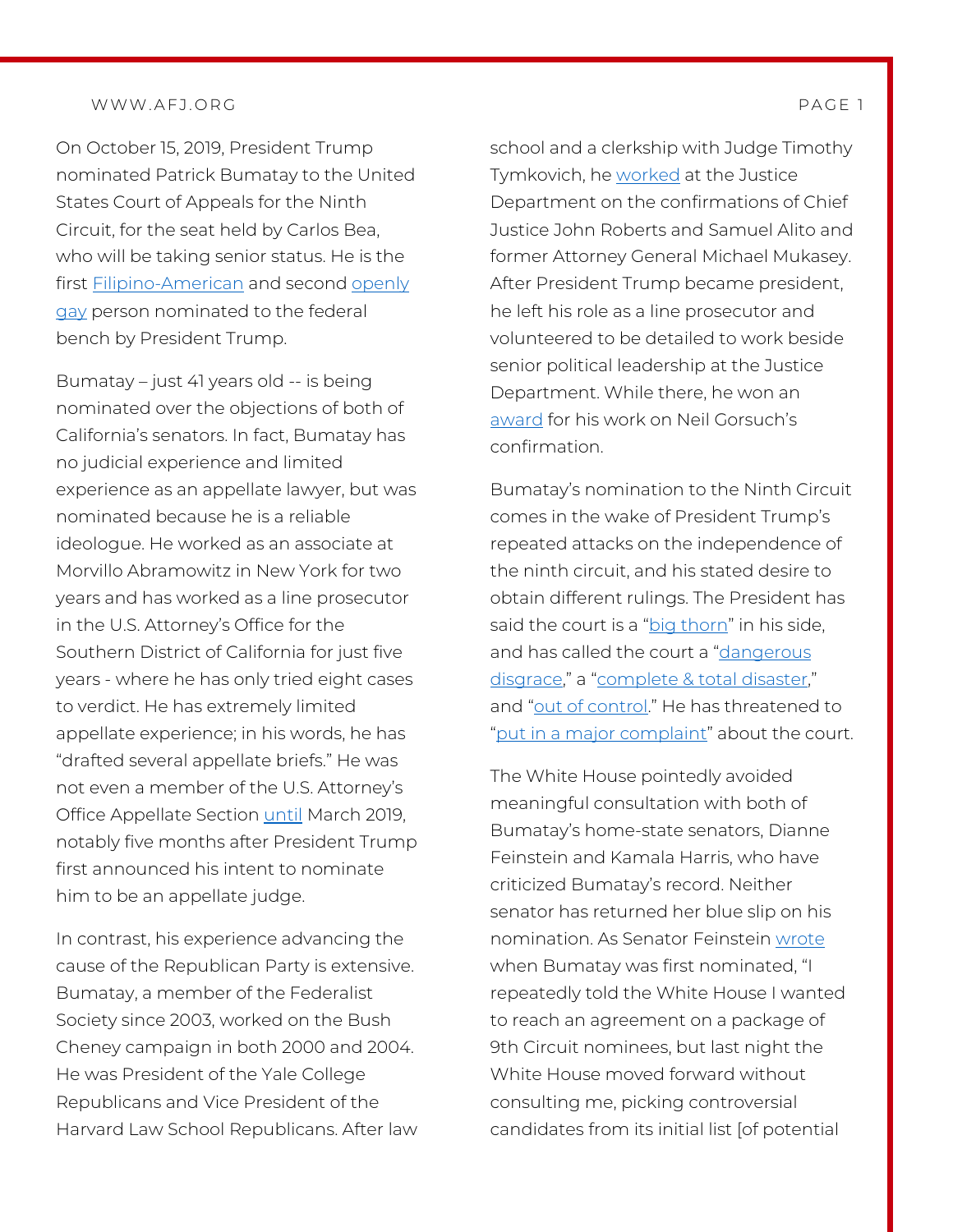## WWW.AFJ.ORG PAGE 2

ninth circuit nominees] and another individual with no judicial experience who had not previously been suggested," Senator Harris [stated,](https://www.mcclatchydc.com/news/politics-government/justice/article235300907.html) "I first objected to Mr. Bumatay after his initial nomination to the Ninth Circuit a year ago and again raised concerns about his qualifications and fitness when he was nominated for the district court. Mr. Bumatay has a troubling prosecutorial record, lacks the requisite experience, and has drawn criticism from members of California's legal community, across party lines. It is clear that he lacks the judgment and qualifications to serve on the Ninth Circuit."

Tellingly, Trump's conservative base insisted he not even negotiate with California's senators or make any effort to nominate consensus picks for the court. After initial (but incorrect) reports that Trump was negotiating with Senators Feinstein and Harris, conservative talk show host Hugh Hewitt [said,](https://www.politico.com/story/2019/01/30/trump-judges-conservative-deal-1137702) "[c]aving on the 9th Circuit Court of Appeals nominees burdens every GOP senator up for reelection in 2020 and may cost President Trump a significant percentage of the vote in key swing states." The *Wall Street Journal* [said](https://www.wsj.com/articles/a-bad-judges-deal-11548807717) that "remaking the federal judiciary may be the only thing a Republican Senate can accomplish in divided government. The White House shouldn't water down" its nominees "to please Democrats."

As the Senate reviews Bumatay's nomination, several aspects of his slim record appear noteworthy. As a lawyer, in a case called *United States v. Ibarra*, Bumatay had obtained a conviction in a drug case. On appeal to the Ninth Circuit, however, the defendant [alleged](https://afj.org/wp-content/uploads/2019/10/Bumatay-Brief.pdf) that Bumatay, at least a dozen times, solicited improper testimony from DEA agents on the stand, despite being warned by the judge to avoid doing so. In clear violation of precedent, Bumatay repeatedly asked the DEA agents to weigh in on the defendant's credibility, and "[n]ot only did the prosecutor ask the agents to testify on Ms. Ibarra's credibility – he then flipped the equation and proceeded to ask *Ms. Ibarra*  to testify on the *agents'* credibility." Judging credibility and truthfulness is supposed to be the sole responsibility of the jury. As the appeal brief stated, "the prosecutor was improperly treading on the jurors' factfinding role by telling them who to believe and who not to believe."

Tellingly, the government [admitted](https://afj.org/wp-content/uploads/2019/10/Motion-to-Reverse.pdf) error on appeal and his case was [reversed](https://afj.org/wp-content/uploads/2019/10/Reversal-Granted.pdf) and remanded. Given his limited experience, it is revealing that in one of his significant cases he was admonished by the Ninth Circuit for prosecutorial misconduct.

Finally, in college, he was critical of diversity programs at Yale. He [wrote](https://afj.org/wp-content/uploads/2019/10/Elihus-Diary.pdf) that "the sense of being a Yalensian no longer exists" and that "the loss of a Yale identity began with the institution's obsession with diversity." He also wrote that the programs